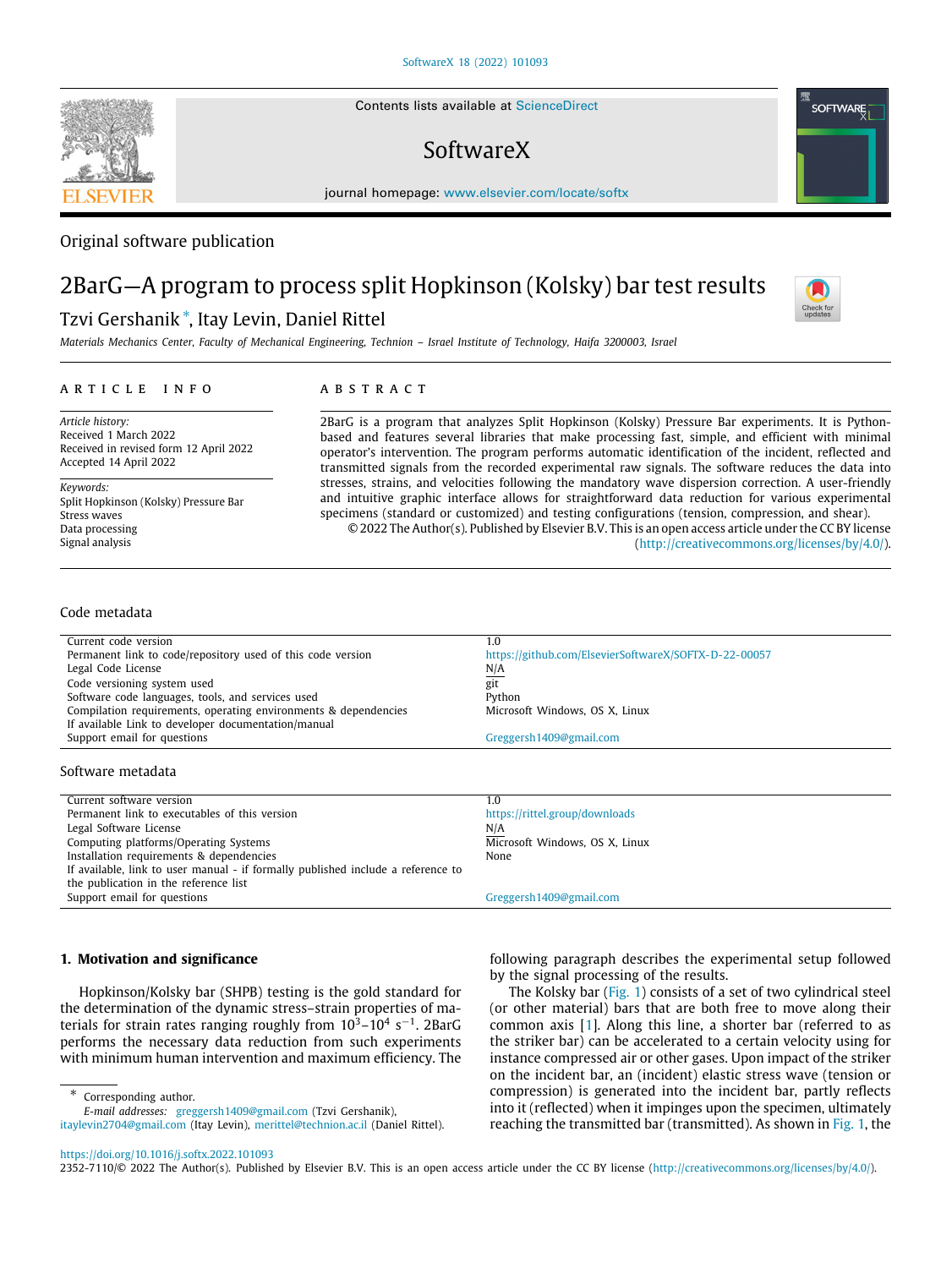

**Fig. 1.** (a) The SHPB compression configuration. (b) The SHPB tension configuration.

<span id="page-1-0"></span>

**Fig. 2.** Peak detection and cropping points of the experiment signals.

<span id="page-1-1"></span>setup can be designed for tension or compression tests  $[2,3]$  $[2,3]$ , as well as for shear tests [\[2](#page-5-1)[,3\]](#page-5-2) (not shown here).

For all devices (compression in [Fig.](#page-1-0) [1](#page-1-0)a and tension in [Fig.](#page-1-0) [1](#page-1-0)b), a pair of diametrically cemented strain gauges (to eliminate bend-ing artifacts) on each bar ([Fig.](#page-1-0) [1](#page-1-0)) record the three signals, namely incident, reflected and transmitted. The strain gauges are part of a Wheatstone bridge, as in any strain measurement setup. The SHPB can generate strain rates of about  $10^3 - 10^4$  s<sup>-1</sup>.

The data reduction procedure of the recorded signals into stress, strain and velocities is detailed next.

Data processing of the Hopkinson/Kolsky bar can be somewhat cumbersome as it involves extensive data manipulation for the identification and time-shifting (synchronization) of the incident, reflected and transmitted signals, verification of the specimen equilibrium, and geometric dispersion correction [[4\]](#page-5-3) of those signals. Accordingly, various results are obtained, namely strains, strain rates, interfacial forces, displacements, and velocities. Based on this data, an accurate determination of the mechanical and failure properties of the investigated materials can be achieved, of the kind that can be used in constitutive modeling for structural design and failure analysis purposes [[3](#page-5-2)[,5](#page-5-4)].

2BarG is a sophisticated Python program that significantly simplifies and automates to a large extent the data reduction procedure. As such, it is the continuation and extensive rejuvenation of the in house TwoBarG program that has been used for years and was developed in Matlab environment. As of today, this software is obsolete in terms of programming and interface, as it performs somewhat slowly and requires constant updating to comply with new Matlab releases. But the main point is that extensive user intervention is required prior to and during processing, that slows down the processing of many experiments. By contrast, the new software described here is highly automated,

thus minimizing operator-related bias while speeding up data reduction.

Most available SHPB analysis software today [[6–](#page-5-5)[10\]](#page-5-6) are somewhat complex, sometimes requiring extensive operator's involvement. Such a situation may result in an unsystematic approach that might bias the analysis outcome.

2BarG handles these shortcomings by providing a rather simple intuitive interface that anyone can operate  $-$  all that one needs is the experimental parameters and data files, and all is set for obtaining the final automated outcome. Since automatic peak detection is involved, which may need adjustments, two options are provided in the 'Settings' tab to improve the peak detection's performance on a specific signal: (1) a slider that reduces or increases the smoothing done on the signal to filter out the noise, and (2) an input bar to change the prominence percentage such as to better detect the signal's peak. These options make the data reduction process simple and repeatable.

Furthermore, 2BarG allows a quick save/ load of the experimental system's parameters, including default system properties, thus reducing the software's operation to simply loading the files and clicking "analyse".

#### **2. Software description**

## *2.1. Peak detection*

A peak detection algorithm is used to find the incident, reflected and transmitted signals. A user defined prominence (defaults to 50%, dotted purple line in [Fig.](#page-1-1) [2\)](#page-1-1) sets a threshold for determining the maximum and minimum of the signals. According to the given prominence, 2BarG will seek each wave's first peak (see points  $(1)$ ,  $(2)$  $(2)$  and  $(3)$  in [Fig.](#page-1-1) 2) and will then crop each signal in its starting and end points (see X marks in [Fig.](#page-1-1) [2\)](#page-1-1). This process results in the three desired cropped signals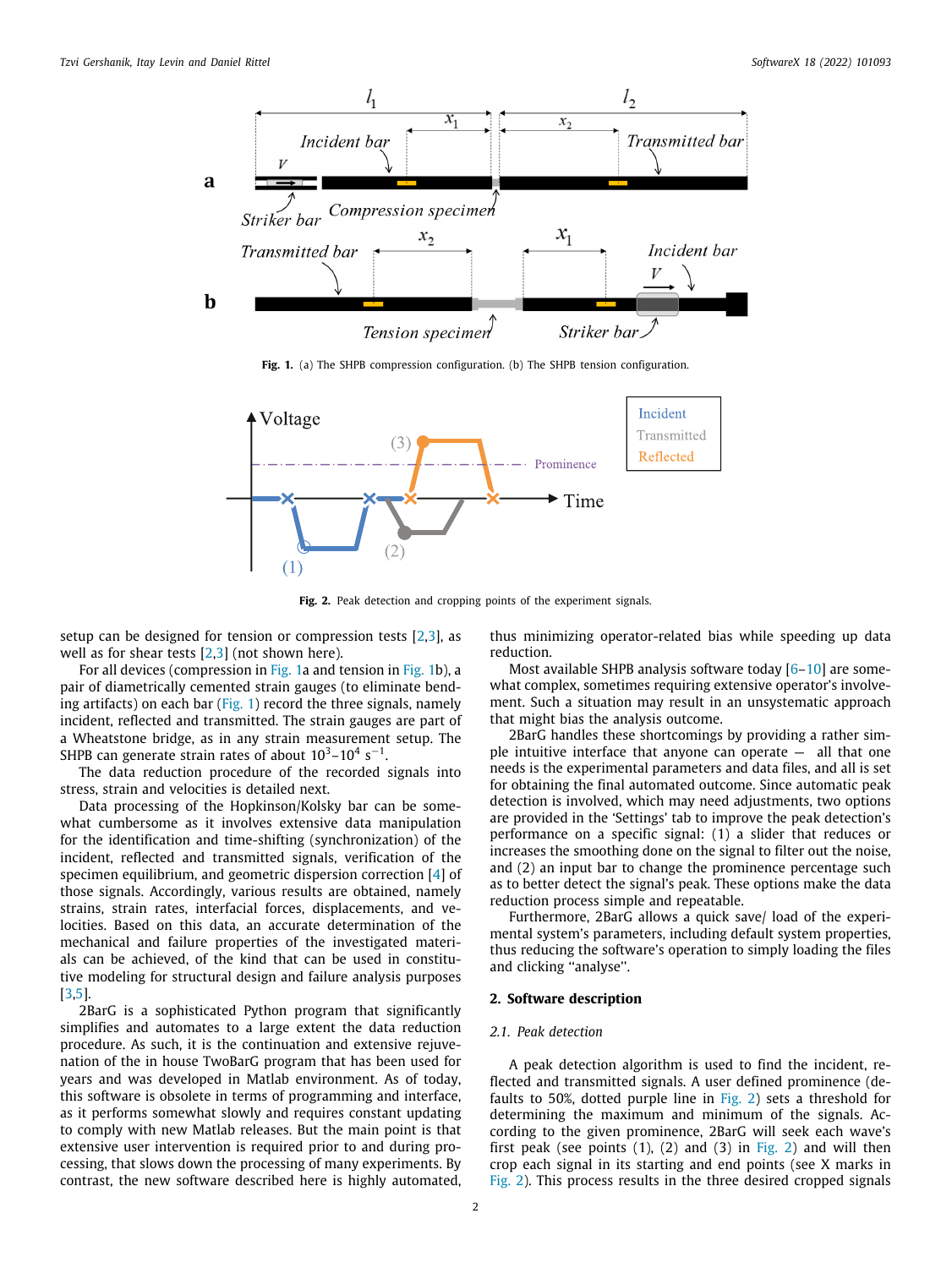

<span id="page-2-0"></span>Fig. 3. Repositioning of the reflected and transmitted waves after auto correlation of the incident and reflected signals.

— Incident, transmitted and reflected. The cropping points are found simply by searching where the wave's amplitude changes its sign — before and after the wave's peak.

Since experimental signals are naturally noisy, a *Curve Smoothing* procedure is applied using the Savitzky–Golay filter to enhance the peak detection's performance. The applied smoothing is done by a user-defined parameter which can be found in the 'Settings' tab (Curve Smoothing). Formally this parameter is called the "Window Length" of the filter  $[11]$ . It is important to note that this is done on a copy of the data and there is no applied smoothing on the final analyzed outcome of the software.

#### *2.2. auto-correlation*

Once cropping has been applied, the reflected and transmitted waves are re-positioned in time to match the incident in the following manner: the reflected peak (point (3) in [Fig.](#page-1-1) [2\)](#page-1-1) is matched with the incident's peak (point  $(1)$  in [Fig.](#page-1-1) [2](#page-1-1))) using an auto correlation process, and the transmitted wave is moved backwards the same amount as the reflected wave. [Fig.](#page-2-0) [3](#page-2-0) presents a schematic illustration of the result.

#### *2.3. Final calculations and report*

The final step is the calculation of the needed quantities (stress, strain, forces, etc.). When calculation is finished, the results are exported into CSV files in each experiment's folder in the user-given path folder along with a text file containing the experiment's parameters. Unless set otherwise (in 'Settings' tab), a final report of the analysis will open in the user's browser and will be saved in the path folder as an HTML file. The report contains graphs produced with the analyzed data, the experiment parameters, and a calculated mean strain rate.

#### *2.4. Software functionalities*

In SHPB experiments, strain measurements are taken on the bars through which the wave propagates and not on the spec-imen itself (see the experimental setup in [Fig.](#page-1-0) [1\)](#page-1-0). Thus, a wave dispersion correction is required. According to [[12](#page-5-8)], the strain at the specimen's location is given by:

$$
\varepsilon (x_0 + \Delta x, t)
$$
  
=  $\mathcal{F}^{-1} \left\{ \sum_{k=0}^{\infty} |\varepsilon_k (i\omega_k)| \cdot \exp \left[ i \left( 2\pi f_k \left( t - \frac{\Delta x}{c_k} \right) - \phi_k^{(0)} \right) \right] \right\}$  (1)

where  $|\varepsilon_k(i\omega_k)|$ ,  $\phi_k^{(0)}$ ,  $f_k$ , are the amplitude, phase and frequency of the  $k$ th Fourier component of the pulse at location  $x_0$ , respectively,  $\omega_k = 2\pi f_k$ ,  $\mathcal{F}^{-1}$ , is the notation for an inverse Fourier tively,  $\omega_k = 2\pi f_k$ ,  $\mathcal{F}^{-1}$ , is the notation for an inverse Fourier<br>transform, *i* is the complex number  $i = \sqrt{-1}$ ,  $c_k$  is the phase



<span id="page-2-4"></span>**Fig. 4.** An example of arrangement of the files of 3 experiments.

velocity of each component and ∆*x*/*c<sup>k</sup>* is the time it takes the *k*th Fourier component to travel the distance ∆*x*.

<span id="page-2-1"></span>Define  $\widetilde{t} = t - \frac{\Delta x}{c_0}$ :

$$
\varepsilon (x_0 + \Delta x, t)
$$
  
=  $\mathcal{F}^{-1} \left\{ \sum_{k=0}^{\infty} |\varepsilon_k (i\omega_k)| \cdot \exp \left[ i \left( 2\pi f_k \widetilde{t} - \phi_k^{(0)} - \Delta \phi_k^{(\Delta x)} \right) \right] \right\}$  (2)

where

$$
\Delta \phi_k^{(\Delta x)} = 2\pi f_k \Delta x \left(\frac{1}{c_k} - \frac{1}{c_0}\right) \tag{3}
$$

is the increment of the *i*th Fourier component at location  $x +$ <sup>∆</sup>*x*, when the time is measured by the newly defined ˜*t*. This increment is a result of the difference in phase velocities and is responsible for the dispersion of the pulse as it travels down the bar (when  $c_i = c_0$  there is no dispersion).  $c_k$  is interpolated using Table 1 found in  $[13]$  $[13]$  $[13]$ . [2](#page-2-1)BarG calculates (Eq.  $(2)$ ) swiftly using FFT (Fast Fourier Transform) algorithms and auto-correlates the incident and reflected waves as shown in [Fig.](#page-2-0) [3](#page-2-0).

<span id="page-2-3"></span><span id="page-2-2"></span>According to [\[14\]](#page-5-10) The specimen's displacement is given by

$$
u_i = c_0 \int_0^t (\varepsilon_r - \varepsilon_i) d\tau \tag{4}
$$

$$
u_t = -c_0 \int_0^t \varepsilon_t d\tau \tag{5}
$$

where  $c_0$  is the one-dimensional longitudinal wave velocity of the bar ( $c_0 = \sqrt{\rho/E}$ ), and  $\varepsilon_i$ ,  $\varepsilon_r$ ,  $\varepsilon_t$  are the incident, reflected and transmitted axial strains, respectively. Since the difference between the incident and reflected waves  $(\varepsilon_r - \varepsilon_i)$  is required for integration (Eq.  $(4)$ ), auto correlating them reduces the noise resulting from the sum of the two signals and their natural high frequency oscillations (Eq. ([5\)](#page-2-3)).

## **3. Illustrative examples**

### *3.1. Input file architecture*

The file name should be *X#.filetype,* where *X* is a name that does not include numbers, and # is a running number. *Consecutive numbering* is a necessity. The numbering method is up to the user's preference. Once 2BarG has recognized the files properly, the files will be arranged automatically and conveniently into experiment folders (see [Fig.](#page-2-4) [4\)](#page-2-4).

Files should come in even pairs otherwise the analysis will not proceed correctly due to a failure of the program to identify the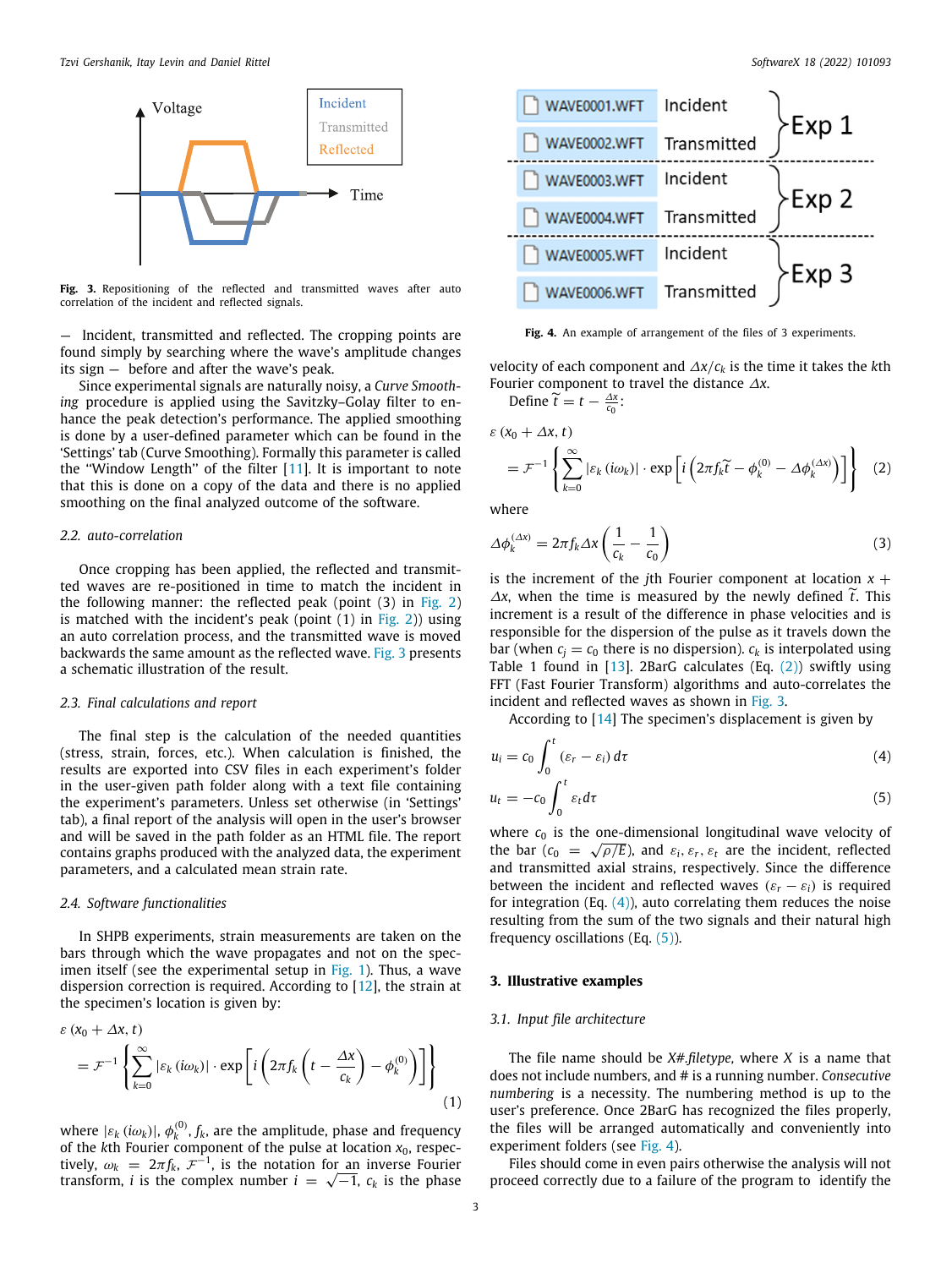

<span id="page-3-0"></span>**Fig. 5.** Example of experimental incident, reflected and transmitted signals, Titanium Grade 2 - Compression experiment.



Fig. 6. Incident, transmitted and reflected waves after dispersion correction and auto-correlated alignment, calculated by 2BarG for Titanium grade 2 - Compression experiment.

files. 2BarG accepts files in the following formats: CSV/ xlsx/ ASCII (txt)/ FLT/ WFT.

### *3.2. Analyzed results example*

Typical analyzed results for a Titanium Grade 2 SHPB compression experiment are shown next, in [Figs.](#page-3-0) [5–](#page-3-0)[8.](#page-4-0)

## **4. Impact**

2BarG provides the way to a simplified analysis of Split Hopkinson pressure bar experiments, helping users to acquire the desired data swiftly through a modern and intuitive interface, with minimal user involvement. It is expected that 2BarG will be widely adopted by the Experimental Dynamics community,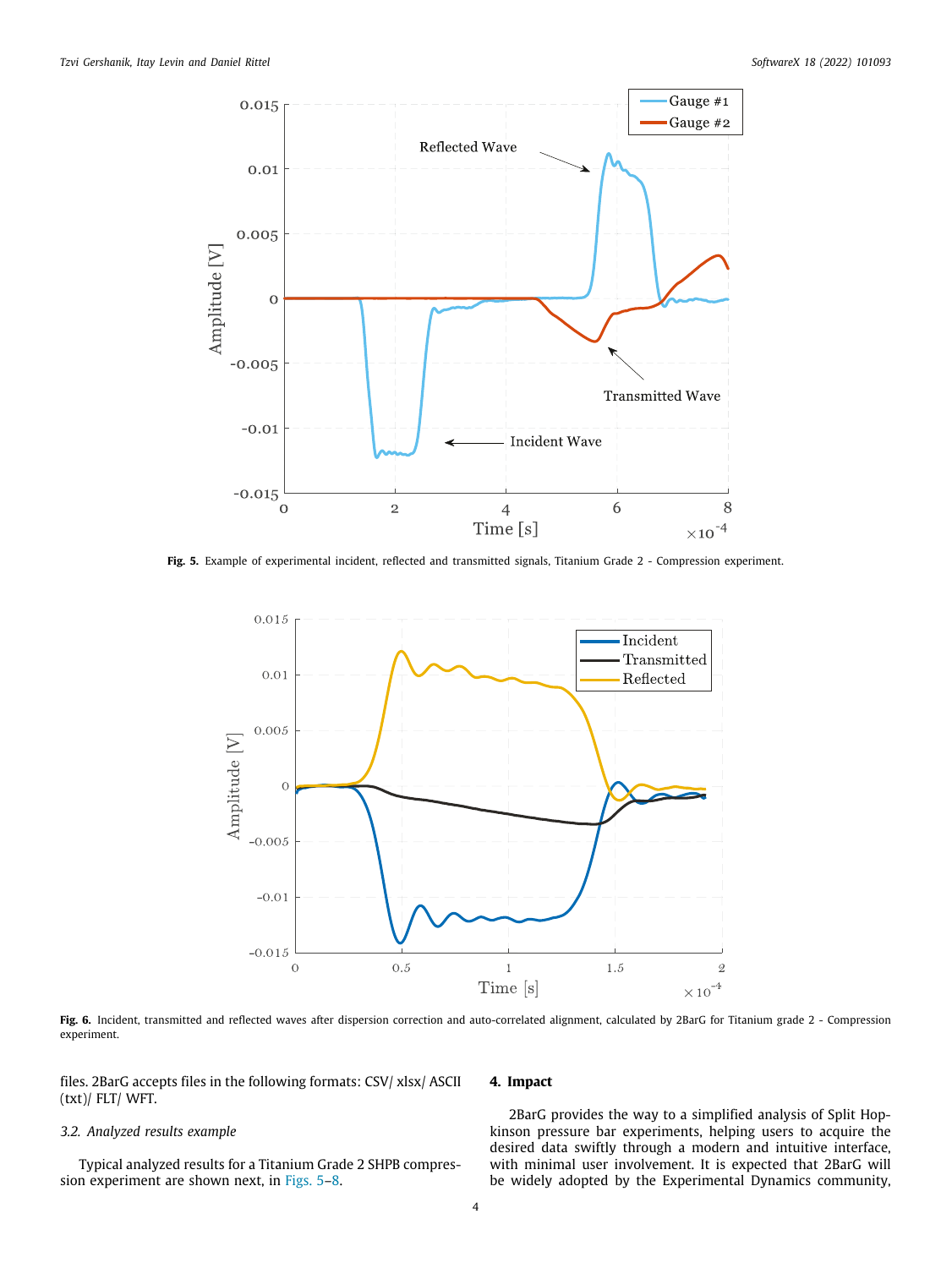

**Fig. 7.** Stress–Strain (true and engineering) flow curves of Titanium grade 2 as an example, calculated by 2BarG-SHPB Compression experiment.



**Fig. 8.** Displacement vs. time of Titanium grade 2 as an example, calculated by 2BarG-SHPB Compression experiment.

<span id="page-4-0"></span>thereby becoming sort of a standardized platform through which results can be compared, including in the form of round robins, for which a unified program was missing.

# **5. Conclusions**

2BarG is a simple and intuitive program that allows for easy, fast and reliable processing of Split Hopkinson (Kolsky) pressure bar results of all kinds, including non-standard specimens. It is hoped that 2BarG will be adopted as a standard platform for dynamic testing of materials.

#### **Declaration of competing interest**

The authors declare that they have no known competing financial interests or personal relationships that could have appeared to influence the work reported in this paper.